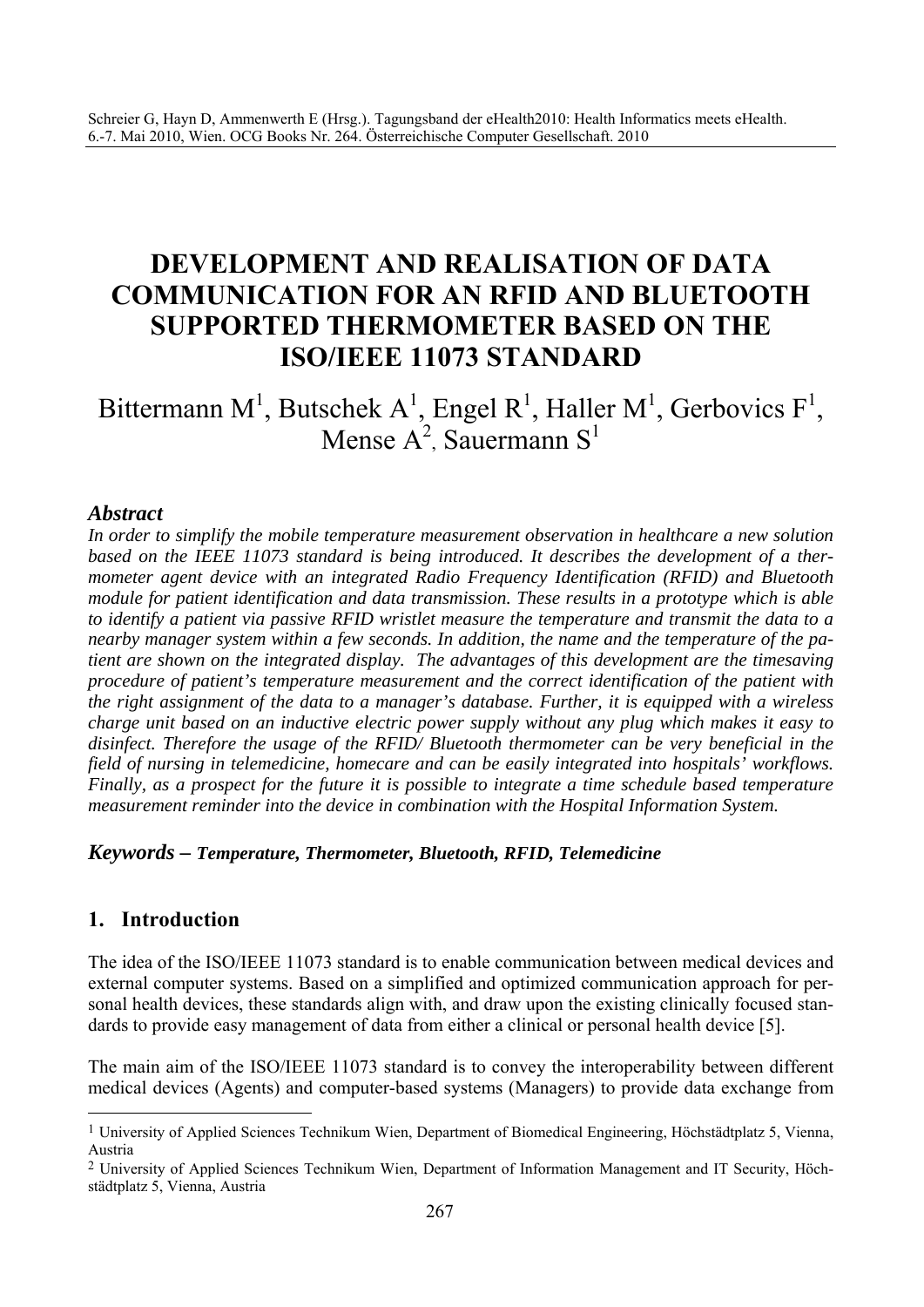different types of medical and sports devices through a standardized data structure, data presentation capabilities and functionality needed for data exchange [4].

According to interoperability of a thermometer as a medical device, it shall fit its purpose to measure temperature, and to exchange the acquired medical information with a Hospital Information System (HIS), medical databases of residential doctors, and databases for scientific research.

Temperature measurement is one of the most often used methods in homecare and hospitals as a medical indication of a patient's state of health. Considering the pathophysiology of thermoregulation, pyrexia is a regular epiphenomenon of nearly every infection of the human body. This kind of immune reaction can lead to severe side effects like febrile seizures, cerebral oedema or circulatory shock when exceeding 41°Celsius. Additionally, malign hyperthermia and hypothermia are also able to cause a critical state of the patient's health [6].

As a consequence the observation of the patient's temperature has to be reliable, but easily feasible. This project deals with these requirements and provides a solution for patient identification via radio frequency identification (RFID), temperature measurement and Bluetooth data communication based on the ISO/IEEE 11073 standard which aims to realise a telemedical observation of the patient's temperature.

# **2. Methods**

The communication model of the RFID/Bluetooth thermometer, shown in *Figure 1,* gives an overview of all necessary parts for developing a telemedical solution for temperature measurement based on the ISO/IEEE 11073 standard.

1… The patient wears a passive RFID- wristlet including a unique ID of the patient.

2… The RFID/Bluetooth module of the medical devices is able to read out passive RFID- tags as well as to communicate with external computer systems (Managers). Therefore the patient's RFID is scanned, the temperature is measured and finally the acquired data is sent to the manager.

3… The manager which can include a database, administers the received data record. In addition, the manager has the possibility to send back the name, specific to the patient's ID, to the medical device which then can be displayed.

The realisation of data communication is based on the ISO/IEEE 11073-10408 device specialisation–thermometer which defines the association procedure, device configuration exchange, data event report, data event confirmation and association release procedure of this medical device.

For transfering the patient's name to the thermometer as well as to synchronise the absolute time value between manager and thermometer the comunication rules of the device specialization are extended by the SET service out of the ISO/IEEE 11073-10201–domain information model.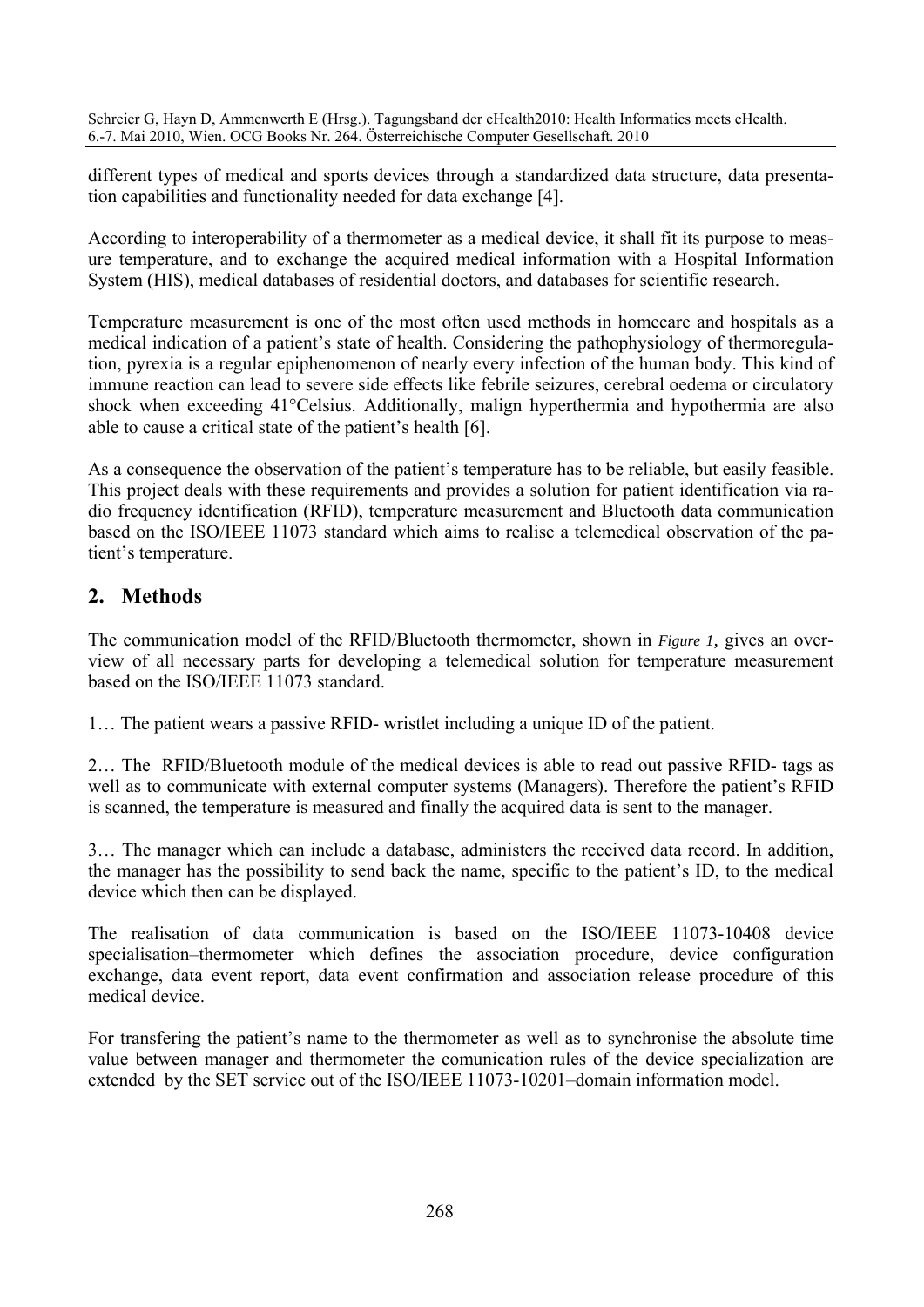

**Figure 1: Communication model for exchanging relevant data concerning temperature measurement** 

## **3. Results**

A thermometer prototype including an RFID-reader and a Bluetooth module was developed for the purpose of telemedical measurement of a patient's temperature. Further this prototype has an integrated display and a wireless charge unit based on an inductive electric power supply. It also has two operating buttons and an acoustic indicator.

1… The RFID-reader is a SKYETEK™ M1- MINI module based on the ISO 15693 standard for an operating frequency of 13,56MHz. The scanning range is about 5cm.

2… For Bluetooth support a LMX9838 Bluetooth serial port module class II from National Semiconductor<sup>™</sup> is used. Its operating distance is approximately 10 meters.

3… The display is a monochrome Organic Emitting Diode (OLED) – display with a resolution of 128x32 pixels.

4… The battery is a rechargeable lithium ion accumulator with a nominal voltage of 3.7V and a capacity of 180mAh. It has to be recharged after 3 hours of intensive use.

5… The inductive electric power supply charges the battery with a charging voltage of 4.1V and a charging current of 100mA.

6… The temperature sensor consists of a PT-1000 sensor element with a measuring range of  $-50^{\circ}$ C to  $205^{\circ}$ C.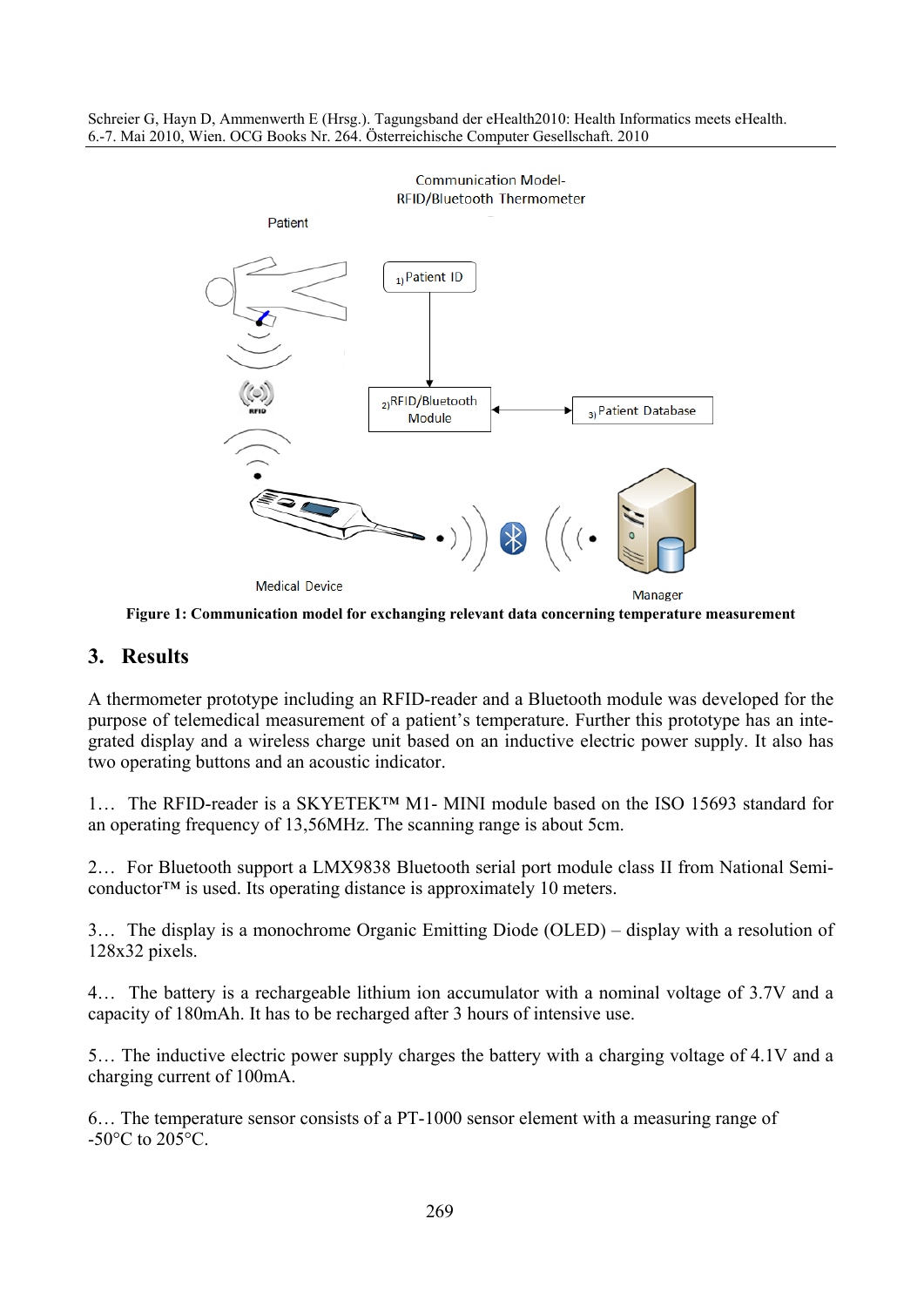

**Figure 2: Model of the RFID/ Bluetooth Thermometer prototype**

Additionally, a software application for the thermometer was developed and implemented which has been user- optimised for easy applicability. This application supports the main elements of the medical device:

- Temperature measurement
- RFID- reading for patient identification
- Data record storage and transmission to the manager
- Operating mode display for acquired data, status reports and menu control

Further the project realised the data exchange based on the IEEE 11073 standard, where the thermometer is able to receive a patient's name according to the already transmitted RFID and show it on the display. In addition, the time of the thermometer is automatically synchronised by the manager.

The temperature measurement itself takes only 5 to 10 seconds whereas the RFID- scanning is immediately done, if the tag is positioned in front of the reader within a range of up to 5cm.

Final tests showed that identifying a patient via passive RFID- tag, measuring his temperature and transmitting the acquired data to the manager can be easily done within 30 seconds when positioned in operating range to the manager.

# **4. Discussion**

The development of the thermometer combines all necessary technical standards for providing a solution for clinical usage in hospitals as well as for homecare. Therefore it fits the medical requirements concerning patient identification, temperature measurement and wireless data transfer, and assures the interoperability with different computer systems supporting the ISO/IEEE 11073 standard.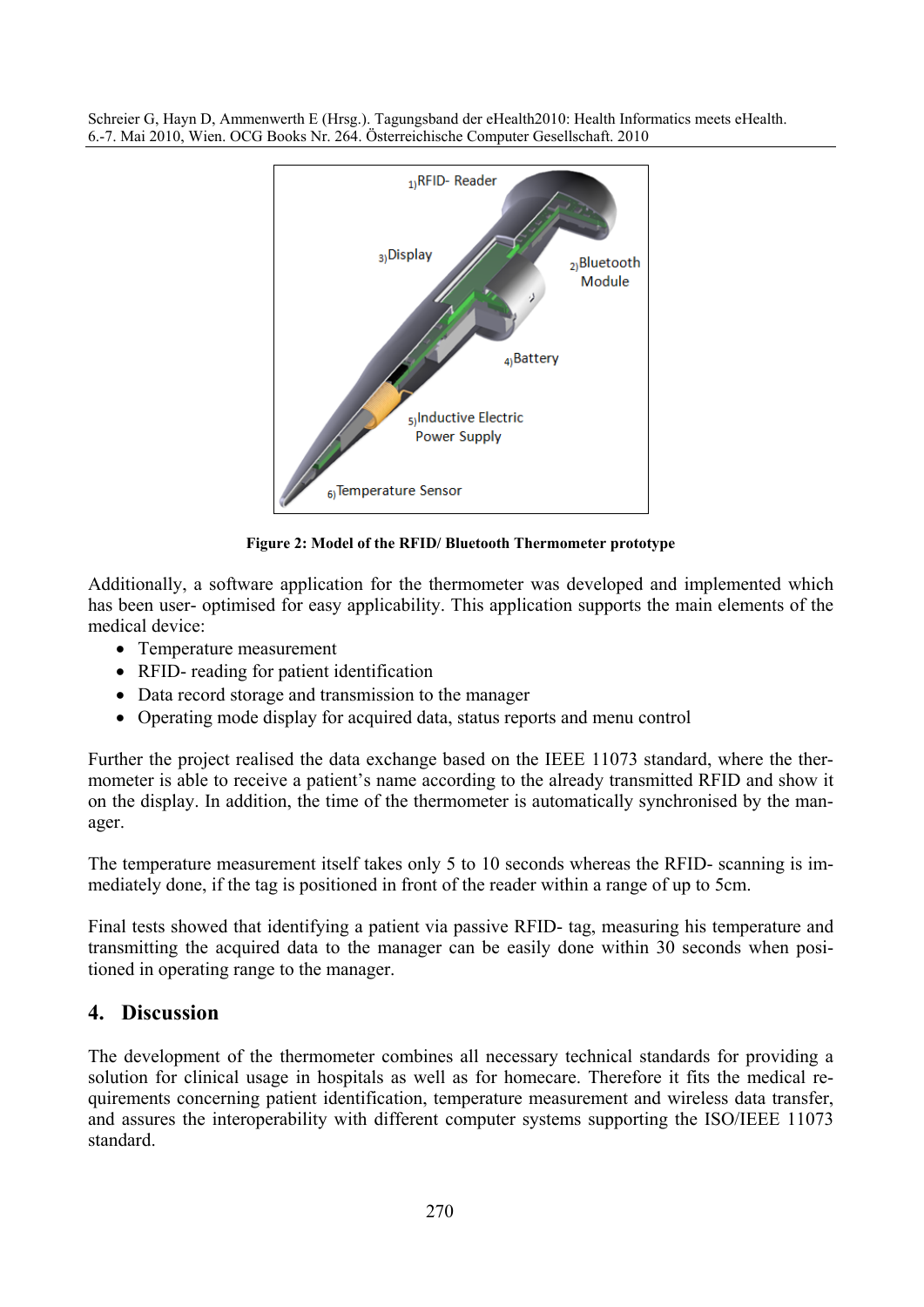Correct identification of patients is the basic principle for patient safety in health care. Risks in mixing up patient names and interchanging diagnostic findings, medical laboratory values or wrong administration of pharmaceuticals which leads to errors in treatment, can be reduced by using RFID technology [3]. Therefore the supported RFID- scanning function of the thermometer guarantees a unique patient identification for data mistake minimisation. Further it assists the user (physicians, nursing staff and home care user) in verifying the right patient by showing the patient's name on the medical device's display, when connected to an external medical database.

The Continua Health Alliance affirms in its publication of an interoperable personal healthcare ecosystem that such a personal telehealth system will require interoperability based on transport independent personal- health data and protocol standards. Further it is the task of Bluetooth to wireless transport data between medical, health, and fitness devices and systems that can aggregate and perform operations on device data (such data could be from cellular phones, health appliances, or PCs) [2]. Supporting these requirements the thermometer can be easily used in the homecare in connection with personal mobile phones or home PCs to transmit the acquired data to external medical observation establishments. Therefore the straightforward temperature data provision in homecare is a major advantage for telemedical monitoring and adjusted medical treatment of patients.

Even though the thermometer can be also used in the medical field of homecare it is to question if the integrated RFID- scanner makes that much sense, because normally people at home do not wear an RFID wristlet. Therefore a different solution to identify a person and its specific data has to be evaluated. In addition, one still needs at least a mobile phone with Bluetooth support to transmit temperature data for instance to a residential doctor who has to provide a temperature recording service for his patients.

So far the thermometer has limited Bluetooth range. Therefore a nearby PC station in a hospital is needed to transfer data for requesting the patient name and sending the measurement data. Concerning the workflow in a ward of a hospital the device could be easily integrated in computer based patient record systems like computers on wheels which will be preferably used by nurses and physicians in hospitals [1]. According to the possibility of measuring several patients' temperature and storing the acquired data in the medical device it could also work fine with fixed computer stations by scanning and measuring several patients and storing the data meanwhile in the medical device. After having finished the mobile procedure, the acquired data of all measured patients can be transferred to a fixed computer station at once. This variant is more user-friendly but it provides no real- time identification of the patient and can only be verified when connected to a computer later on.

The short procedure of identifying and measuring a patient, and the compact design with a wireless charge supply for easy disinfection makes a quick reuse of the device possible. Therefore it is timesaving which can be beneficial for medical staff and their workflow in hospitals as well.

In the future it also might be possible to combine a time schedule out of the HIS with the thermometer, where health personnel is able to find the next date and time on the device's display when to measure a certain patients' temperature again by scanning the RFID-wristlet.

# **5. Acknowledgement**

This project is supported by the Department of Biomedical Engineering and the Healthy Interoperability Team of the University of Applied Sciences Technikum Wien.